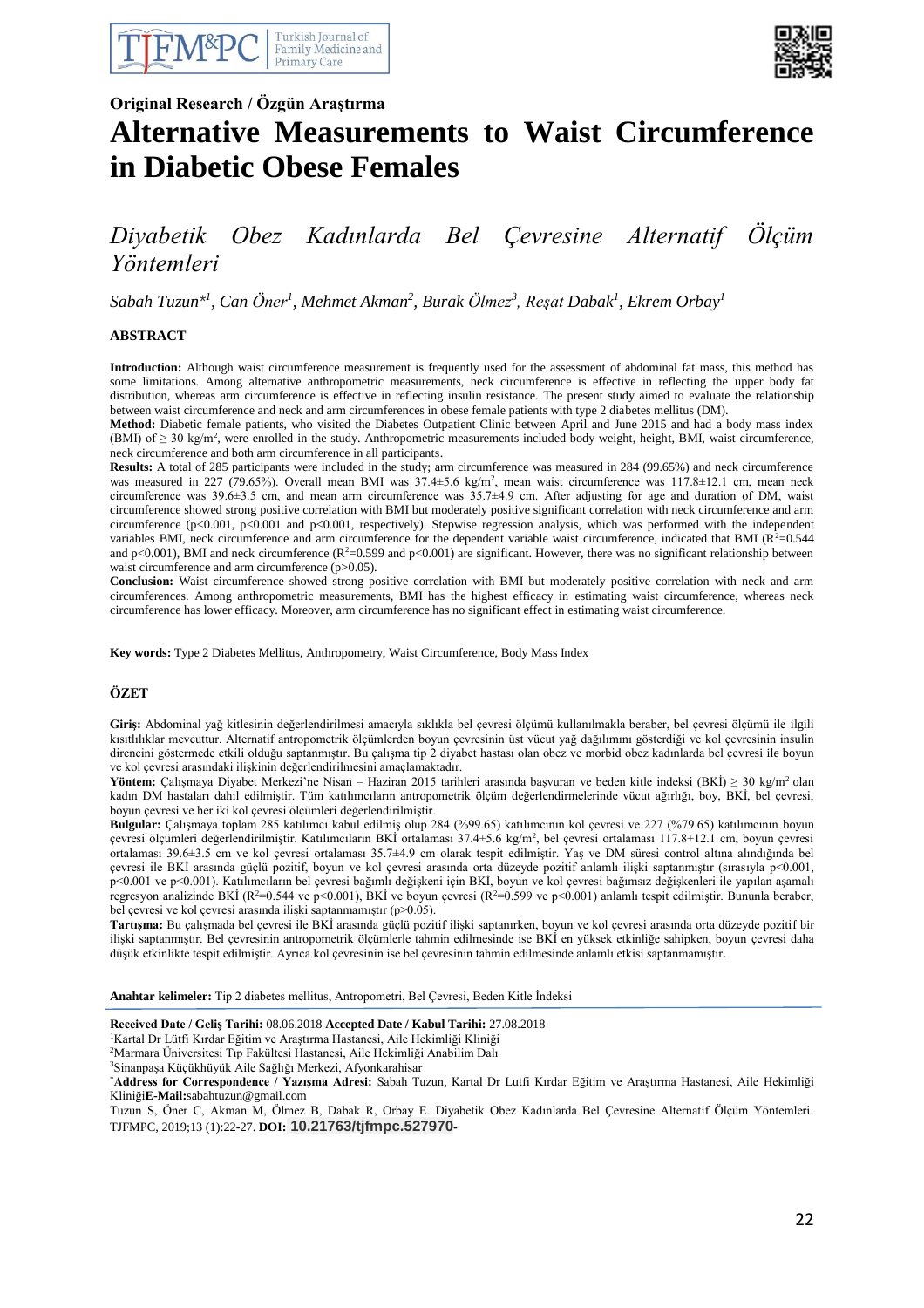#### **INTRODUCTION**

Although body mass index (BMI) is widely used for the definition and classification of obesity, which has increasing prevalence worldwide, there are limitations in evaluating body fat percentage and fat distribution by means of  $BMI$ .<sup>1-3</sup> In addition, abdominal fat mass, which is one of the most important risk factors for type 2 diabetes mellitus (DM), hypertension and cardiovascular diseases, is most frequently evaluated by means of waist circumference measurement.2-4 Nevertheless, waist circumference measurement has some limitations such as the absence of definite anatomical points, difficulty in applying the anatomical points in use to obese subjects, frequent measurement errors, showing differences during the day in the same subject, and being not practical for the screening of large populations because of thick clothing particularly in winter season.<sup>3</sup> For these reasons, recent investigations have focused on a new method that would substitute waist circumference measurement.3,5 There are studies indicating that neck circumference measurement, which is a more applicable method than the waist circumference measurement, might be an alternative method for assessing upper body fat distribution.5-7 Besides, although arm circumference, another easily applicable anthropometric measurement, has been determined to be effective in reflecting insulin resistance, the literature reveals that it is usually used to evaluate malnutrition in the pediatric and geriatric populations.<sup>5,8,9</sup> The present study aimed to evaluate the relationship between waist relationship between waist circumference measurement and neck and arm measurements, which are among the other anthropometric measurements, in obese and morbid obese diabetic females.

#### **METHOD**

*Study Universe:* The present study comprises the female DM patients, who visited Kartal Dr. Lütfi Kırdar Training and Research Hospital, Pendik Kaynarca Diabetes Center between April and June 2015 and had BMI of  $\geq$  30 kg/m<sup>2</sup>. Regarding the classification of obesity according to the BMI of the participants, those with BMI of 30.00-34.99 kg/m<sup>2</sup> were defined as class I obesity, with BMI of 35.00- 39.99 kg/m<sup>2</sup> were defined as class II obesity, and with BMI of  $\geq 40$  kg/m<sup>2</sup> were defined as class III obesity.<sup>10</sup> The study was approved by the local ethics committee of Kartal Dr. Lütfi Kırdar Training and Research Hospital (Protocol No: 89513307/1009/487, Decision No:68).

*Measurements used in the Study:* Anthropometric measurements included body weight, height, BMI, waist circumference, neck circumference, and both arm circumferences in all study participants. For height and body weight measurement, DESIS height and weight scale with 0.1 kg sensitivity, which is being calibrated periodically, was used. Waist, neck and bilateral arm circumferences were measured using a standard measuring tape. Among the anthropometric measurements, waist circumference was measured as the distance around the belly passing through the umbilical point on the anterior abdominal wall and including both superior iliac spines. Neck circumference was measured as the distance around the neck passing through the middle part of the cervical spine and the laryngeal process. Arm circumferences of the participants were measured as the distance around the upper arm passing through the midpoint between the acromion process of the shoulder and olecranon process of the elbow joint, and then the arithmetic mean of two arm circumferences was calculated. All measurements were performed by the same researcher over the skins of the participants with the shoes off.

*Exclusion criteria:* Patients with type 1 diabetes mellitus or with prediabetes, pregnant women, patients with chronic liver disease, chronic kidney disease and Cushing syndrome were not included in the study. In addition, neck circumference in the patients with thyroid disease or the history of thyroidectomy as well as the arm circumference of the patients with the history of mastectomy was not included in the analyses.

*Statistical analysis:* SPSS 22.0 program was used for the statistical analysis of the study data. Statistical evaluation included descriptive analyses (frequency, mean  $\pm$  standard deviation, median, and minimum-maximum) and the One-way ANOVA test for the comparison of continuous variables with normal distribution between the groups. Pearson's correlation analysis was performed to assess the relationship between the continuous variables showing normal distribution. Moreover, waist circumference was used as the dependent variable in linear regression and stepwise regression analyses, whereas BMI, neck circumference and arm circumference were used as the independent variables. In all of the statistical analyses,  $p<0.05$ was considered statistically significant.

#### **RESULTS**

A total of 285 patients were enrolled in the study; arm circumference was measured in 284 (99.7%) and neck circumference was measured in 227 (79.7%) of these participants. Arm circumference was not measured in one of the participants (0.35%) because of the history of mastectomy, and neck circumference was not measured in 58 (20.4%) of the participants because of the presence of thyroid disease. Of the participants, the mean age was  $56.2 \pm 9.8$  years, the mean HbA1c value was 7.8±1.5% and the median duration of DM was 12.0 (0.0-36.0) years. With regard to the anthropometric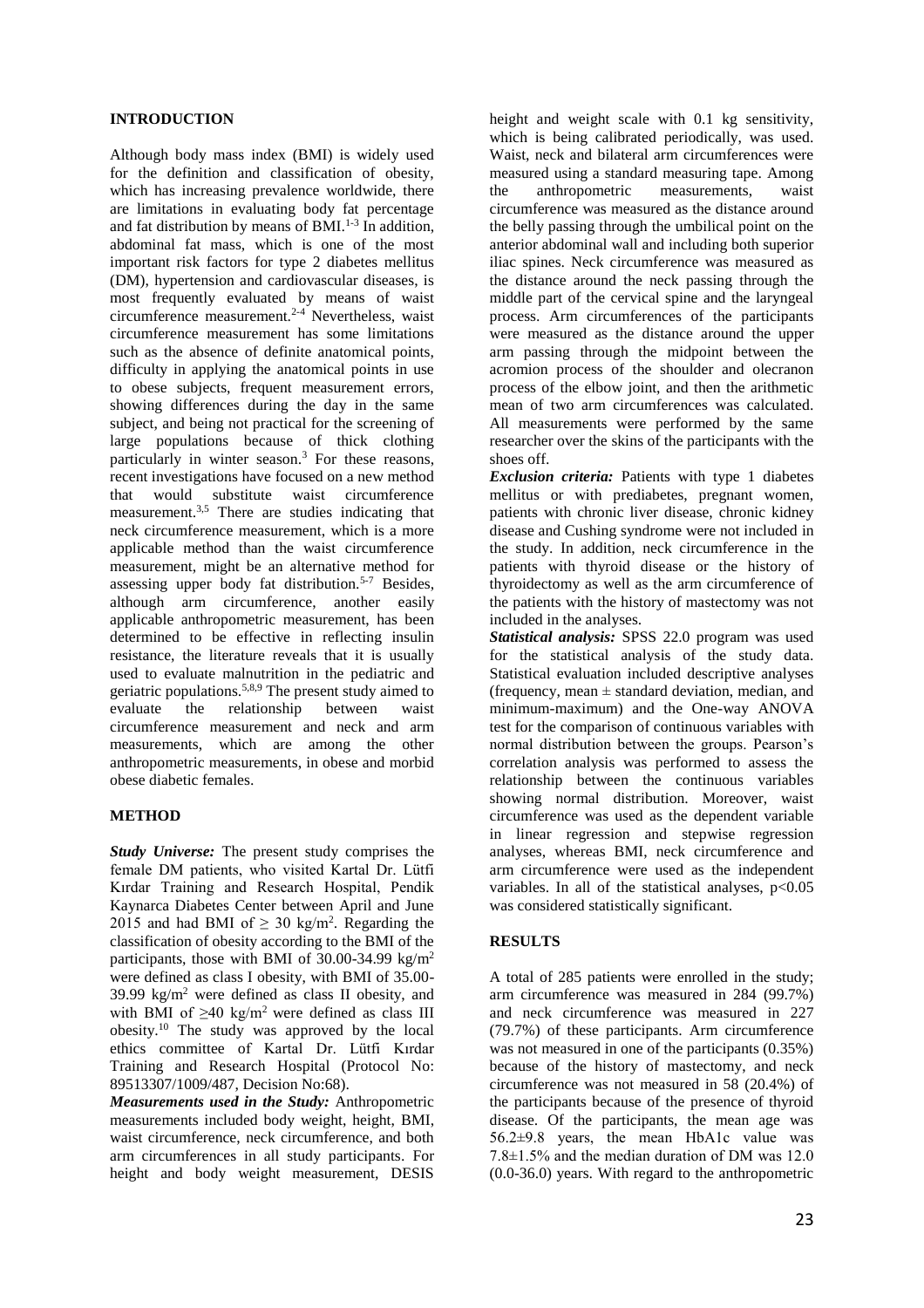parameters, the mean BMI value was 37.4±5.6  $\text{kg/m}^2$ , the mean waist circumference was 117.8±12.1 cm, the mean neck circumference was 39.6±3.5 cm, and the mean arm circumference was 35.7±4.9 cm.

Evaluating the relationship between waist circumference and the other anthropometric measurements, a significant relationship was determined between waist circumference and BMI, neck circumference and arm circumference  $(r=0744$ and p<0.001; r=0.529 and p<0.001; r=0.548 and p<0.001, respectively). It was observed that the relationship between anthropometric measurements persisted after adjusted for age and duration of DM. The relationship between anthropometric measurements after adjusting for age and duration of DM is summarized in Table 1.

Stepwise regression analysis, which was performed for the estimation of waist circumference using BMI, neck circumference and arm circumference, revealed a relationship with BMI and neck circumference, whereas no significant relationship was determined with arm circumference (p<0.001, p<0.001 and p=192, respectively). Estimation of waist circumference using the other anthropometric measurements is summarized in Table 2.

When the participants with available neck<br>circumference measurement were evaluated measurement were evaluated according to the BMI groups, it was determined that 97 (42.7%) were in class I obesity group, 72 (31.7%) were in class II obesity group, and 58 (25.6%) were in class III obesity group. Evaluating the participants with available arm circumference measurement according to the BMI groups, it was observed that 117 (41.2%) were in class I obesity group, 96 (33.8%) were in class II obesity group, and 71 (25.0%) were in class I obesity group.

**Table 1. Relationship between anthropometric measurements after adjusting for age and duration of DM** 

| Waist<br>circumference<br>(cm)                                            |                                                                                                               | BMI $(kg/m2)$      | Neck<br>circumference<br>(cm) | Arm<br>circumference<br>(cm) |  |
|---------------------------------------------------------------------------|---------------------------------------------------------------------------------------------------------------|--------------------|-------------------------------|------------------------------|--|
| Waist<br>circumference (cm)                                               |                                                                                                               |                    |                               |                              |  |
| n<br>r                                                                    | 285                                                                                                           | 285<br>0.744       | 227<br>0.529                  | 284<br>0.548                 |  |
| $\, {\bf p}$                                                              | $\,1$                                                                                                         | $<\!\!0.001$       | $<\!\!0.001$                  | $<\!\!0.001$                 |  |
| BMI (kg/m <sup>2</sup> )                                                  |                                                                                                               |                    |                               |                              |  |
| n<br>$\bf r$<br>p<br>Neck circumference<br>(cm)                           |                                                                                                               | 285<br>$\mathbf 1$ | 227<br>0.421<br>$<\!\!0.001$  | 284<br>0.631<br>$<\!\!0.001$ |  |
| n<br>r<br>p<br>Arm circumference                                          |                                                                                                               |                    | 227<br>$\mathbf{1}$           | 226<br>0.417<br>$<\!\!0.001$ |  |
| (cm)<br>n<br>$\mathbf{r}$<br>$\, {\bf p}$<br><b>BMI</b> , Body mass index | Dependent variable: waist circumference; Independent<br>variables: BMI, neck circumference, arm circumference |                    |                               | 284<br>$\mathbf{1}$          |  |

*Stepwise regression analysis*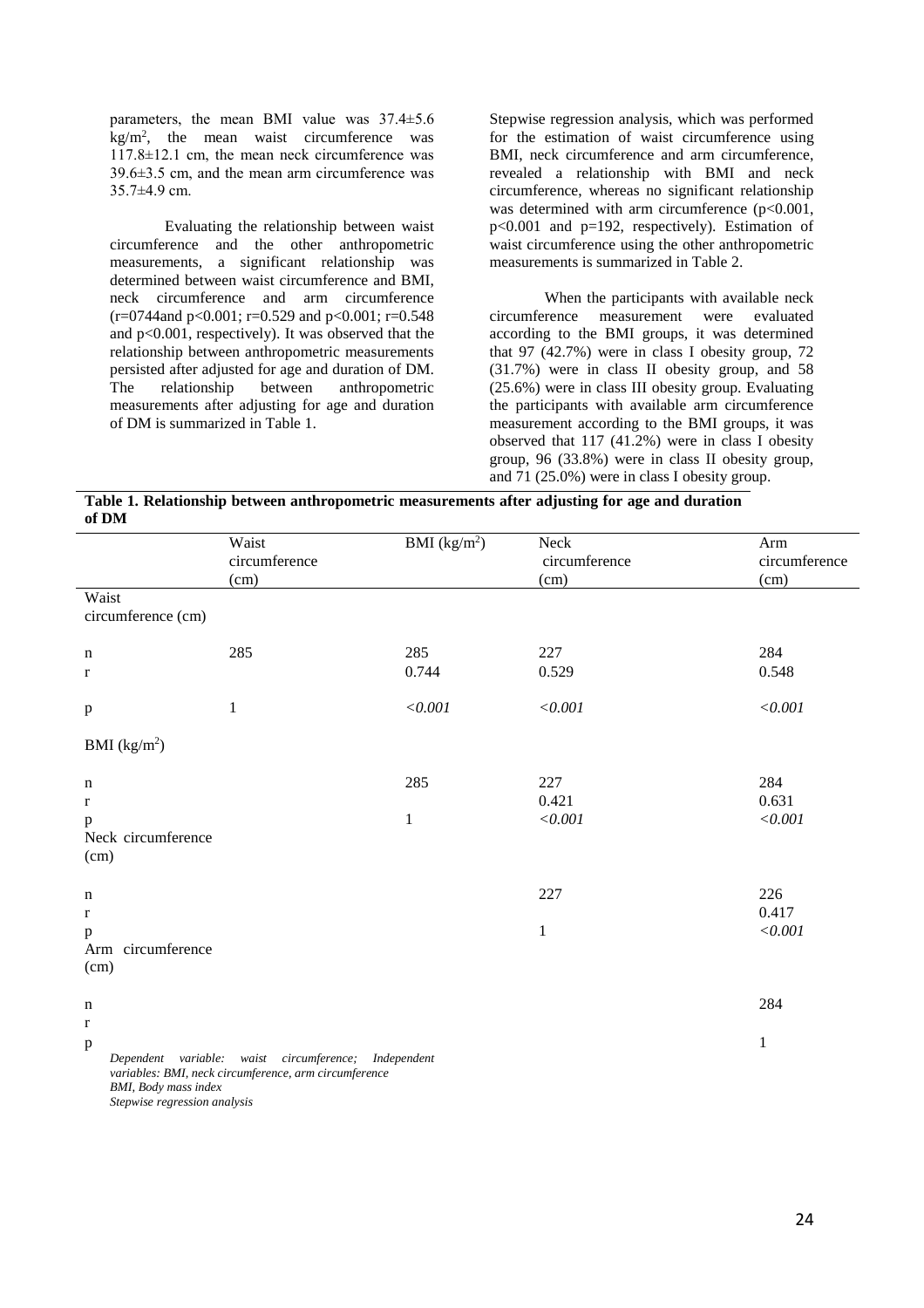| Model | Adjusted $\mathbb{R}^2$ | Variables                 | Coefficients   |                            |
|-------|-------------------------|---------------------------|----------------|----------------------------|
|       |                         |                           | Beta           |                            |
|       | 0.544                   | BMI                       | 0.739          | < 0.001                    |
|       | 0.599                   | BMI<br>Neck circumference | 0.633<br>0.261 | $\langle 0.001$<br>< 0.001 |

**Table 2. Estimation of waist circumference using other anthropometric measurements** 

*BMI, Body mass index, Pearson correlation test*

| Table 3. Anthropometric measurements according to the obesity groups |                 |                 |                  |                 |                   |                  |             |  |  |  |  |
|----------------------------------------------------------------------|-----------------|-----------------|------------------|-----------------|-------------------|------------------|-------------|--|--|--|--|
|                                                                      | Class I obesity |                 | Class II obesity |                 | Class III obesity |                  |             |  |  |  |  |
|                                                                      | n(%)            | Mean            | n(%)             | Mean            | $n$ (%)           | Mean             |             |  |  |  |  |
| BMI $(kg/m2)$                                                        | 118 (41.40)     | $32.8 \pm 1.4$  | 96 (33.68)       | $37.2 \pm 1.5$  | 71 (24.92)        | $45.3 \pm 4.6$   | $\le 0.001$ |  |  |  |  |
| Waist circumference (cm)                                             | 118 (41.40)     | $108.9 \pm 7.7$ | 96 (33.68)       | $119.1 \pm 7.9$ | 71 (24.92)        | $130.6 \pm 10.8$ | $\le 0.001$ |  |  |  |  |
| Neck circumference (cm)                                              | 97 (42.73)      | $38.2 \pm 3.2$  | 72 (31.72)       | $40.1 \pm 3.0$  | 58 (25.55)        | $41.4 \pm 3.6$   | < 0.001     |  |  |  |  |
| Arm circumference (cm)                                               | 117 (41.20)     | $32.9 \pm 3.4$  | 96 (33.80)       | $35.3 \pm 3.4$  | 71 (25.00)        | $40.6 \pm 5.1$   | ${<}0.001$  |  |  |  |  |

*BMI, Body mass index, One way ANOVA test*

Anthropometric measurements according to the obesity groups are summarized in Table 3.

While the waist circumference measurement in Class I obesity group showed a relationship with BMI and neck circumference, no significant relationship was determined with arm circumference  $(r=0.229$  and  $p=0.013$ ;  $r=0.303$  and  $p=0.003$ ;  $r=0.030$  and  $p=0.749$ , respectively). In Class II and Class III obesity groups, waist circumference measurements showed significant correlation with BMI, neck circumference and arm circumference  $(r=0.368$  and  $p<0.001$ ;  $r=0.398$  and p<0.001; r=0.247 and p=0.015, respectively for class II obesity group.  $r=0.493$  and  $p<0.001$ ;  $r=0.489$  and  $p<0.001$ ;  $r=0.491$  and  $p=0.015$ , respectively for class III obesity group).

# **DISCUSSION**

The present study determined a significant positive correlation between waist circumference and BMI, whereas moderate positive correlation was determined with neck circumference and arm circumference. With regard to the estimation of the waist circumference using anthropometric measurements, BMI had the highest accuracy while neck circumference had lower efficacy. In addition, arm circumference had no significant efficacy in estimating waist circumference. According to the obesity groups, waist circumference showed significant positive correlation with BMI and neck<br>circumference in all groups of obesity. circumference in all groups of obesity. Nevertheless, while there was no correlation between waist circumference and arm circumference in the Class I obesity group, low and

moderate correlation was determined in Class II and Class III obesity groups, respectively.

There is a large margin of error in measuring the waist circumference, which is used for the assessment of abdominal obesity.<sup>11</sup> In a study, error probability was determined to be the highest for waist and hip circumference measurements and to be the lowest for height and weight measurements among anthropometric measurements performed by the physicians, and it was observed that BMI is more accurate measurement than the waist and hip circumferences.<sup>11</sup>A study determined that waist circumference has the highest correlation with BMI among the anthropometric measurements.<sup>5</sup> In the present study, likewise, the highest correlation was determined between waist circumference and BMI. Nevertheless, many studies use waist circumference, waist/hip ratio and waist/height ratio as BMI does not reflect the amount and distribution of body fat.<sup>2,4,12</sup> Because of all these limitations, new methods of anthropometric measurement have been tried to be developed in the recent days.  $6,7,12$ There are studies indicating that neck circumference is more accurate than BMI and applied more easily than waist circumference in evaluating central obesity in overweight and obese subjects.<sup>3,5</sup> In a population-based study, neck circumference was found to be a good indicator of body fat distribution and visceral adipose tissue and that it could be a marker for metabolic syndrome.<sup>3</sup> Earlier studies determined a significant correlation between neck circumference and BMI and waist circumference.1,3,4,6,7,13 A study determined a correlation between neck circumference and waist circumference in the subjects both with and without DM.<sup>7</sup> Moreover, it was found that neck circumference could be a marker for the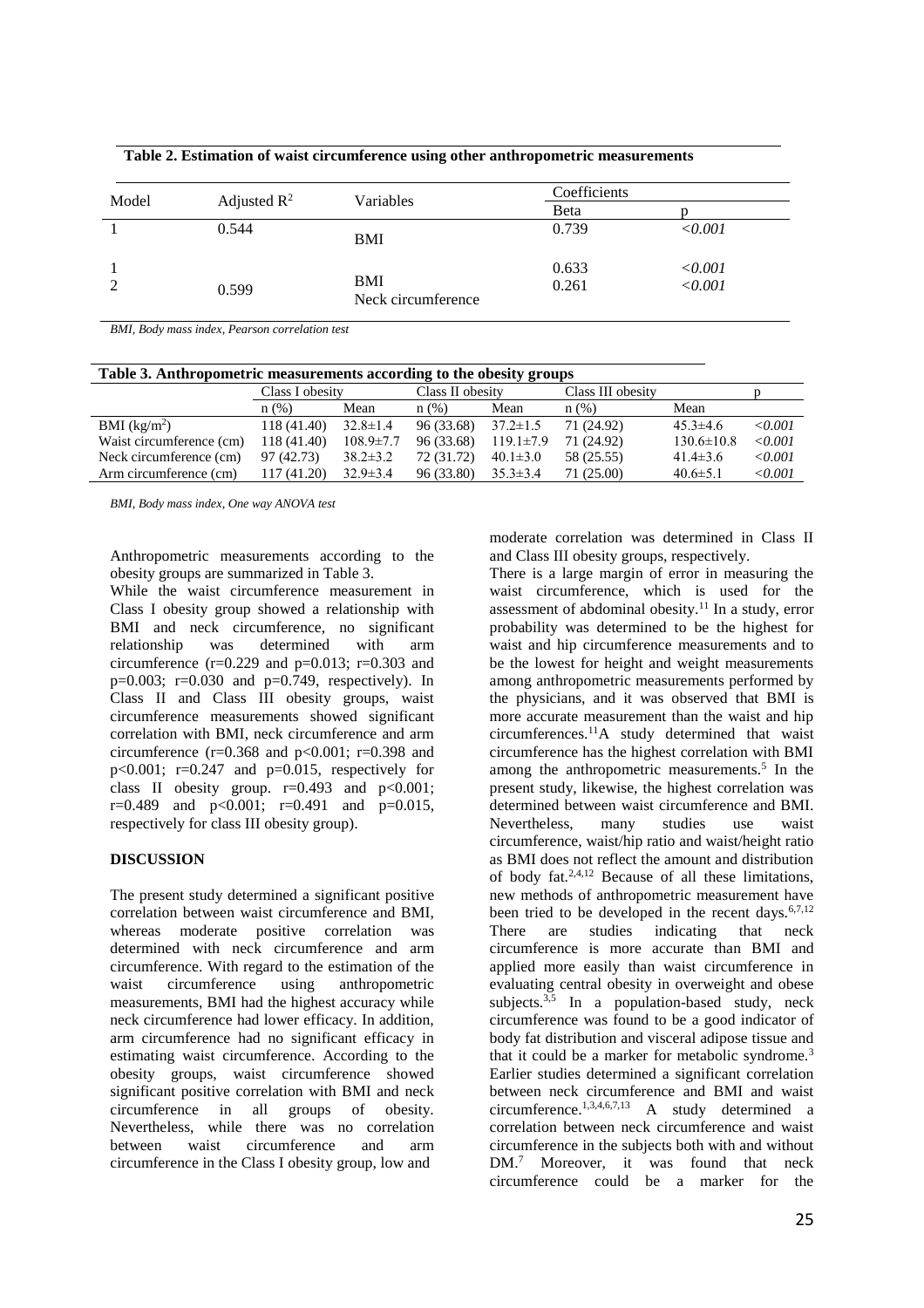development of insulin resistance and DM and that increased neck circumference is associated with increased risk of development of DM.1,6,7,14,15 Likewise, the present study found a relationship between neck circumference and waist circumference and determined that the likelihood of BMI and neck circumference are estimating the waist circumference is nearly 60%. BMI is the most effective anthropometric measurement by 54% in estimating the waist circumference, where neck circumference has low efficacy.

In the literature, arm circumference is frequently used to assess the nutritional status and malnutrition in children and geriatric subjects.<sup>8</sup> A study determined a positive correlation between arm circumference and BMI and waist circumference.<sup>5</sup> Another study determined that waist circumference and arm circumference are effective in demonstrating insulin resistance in non-obese old people.<sup>9</sup> In a study evaluating the wrist circumference as an anthropometric parameter of the upper extremity, wrist circumference was found to be correlated with BMI and waist circumference and it was determined that wrist circumference can be a marker for the development of DM and metabolic syndrome.<sup>16</sup> In the present study, although a moderate correlation was found between the waist circumference and arm circumference, arm circumference was determined as not effective in estimating the waist circumference.

The limitation of the present study is the inclusion of patients newly diagnosed with DM, of whom the anthropometric measurements have not been influenced by DM yet. As a result of aging and duration of diabetes, there is an increase in total body fat mass and BMI (2,17). Therefore, there may be differences in anthropometric measurements among patients newly diagnosed and long-term with DM.

In conclusion, new methods of anthropometric measurement are tried to be developed in the recent years because of a large margin of error in waist circumference measurement and the BMI's not reflecting the body fat distribution. There are studies indicating that neck circumference among these measurements could be useful in detecting abdominal obesity in obese subjects and that arm circumference might be an indicator of insulin resistance in non-obese subjects. In the present study, a strong positive correlation was determined between waist circumference and BMI in obese DM females, whereas moderate positive correlation was determined with neck and arm circumferences. While BMI among anthropometric measurements has the highest efficacy in estimating waist circumference, neck circumference was found to be of lower efficacy. Moreover, arm circumference was found not significantly effective in estimating waist circumference.

#### **Conflict interest:** None.

**Funding Source:** There was no funding source for this study.

## **REFERENCES**

- 1. Wang X, Zhang N, Yu C, Ji Z. Evaluation of neck circumference as a predictor of central obesity and insulin resistance in Chinese adults. Int J ClinExp Med 2015;8(10):19107- 13.
- 2. Gelber RP, Gaziano JM, Orav EJ, Manson JE, Buring JE, Kurth T. Measures of obesity and cardiovascular risk among men and women. J Am Coll Cardiol2008;52:605–15.
- 3. Stabe C, Vasques ACJ, Lima MMO, Tambascia MA, Pareja JC, Yamanaka A, et al. Neck circumference as a simple tool for identifying the metabolic syndrome and insulin resistance: Results from the Brazilian Metabolic Syndrome Study. Clin Endocrinol (Oxf) 2013;78(6):874–81.
- 4. Qureshi NK, Hossain T, Hassan MI, Akter N, Rahman MM, Sultana MM, et al. Neck Circumference as a Marker of Overweight and Obesity and Cutoff Values for Bangladeshi J Endocrinol 2017;21(6):803-808.
- 5. Mason C, Craig CL, Katzmarzyk PT. Influence of central and extremity circumferences on allcause mortality in men and women. Obesity (Silver Spring) 2008;16(12):2690-5.
- 6. Cho NH, Oh TJ, Kim KM, Choi SH, Lee JH, Park KS, et al. Neck circumference and incidence of diabetes mellitus over 10 Years in the Korean Genome and Epidemiology Study (KoGES). Sci Rep 2015;5:18565.
- 7. Aswathappa J, Garg S, Kutty K, Shankar V. Neck circumference as an anthropometric measure of obesity in diabetics. N Am J Med Sci 2013;5(1):28–31.
- 8. Tang AM, Dong K, Deitchler M, Chung M, Maalouf-Manasseh Z, Tumilowicz A, et al. Use of cutoffs for mid-upper arm circumference (MUAC) as an indicator or predictor of nutritional and health-related outcomes in adolescents and adults: A systematic review. 2013. Food and Nutrition Technical Assistence III Project (FANTA). https://www.fantaproject.org/sites/default/files/ resources/MUAC%20Systematic%20Review% 20\_Nov%2019.pdf (accessed 30 March 2018).
- 9. Chao YP, Lai YF, Kao TW, Peng TC, Lin YY, Shih MT, et al. Mid-arm muscle circumference as a surrogate in predicting insulin resistance in non-obese elderly individuals. Oncotarget 2017;8(45):79775-79784.
- 10. World Health Organization. BMI classification.